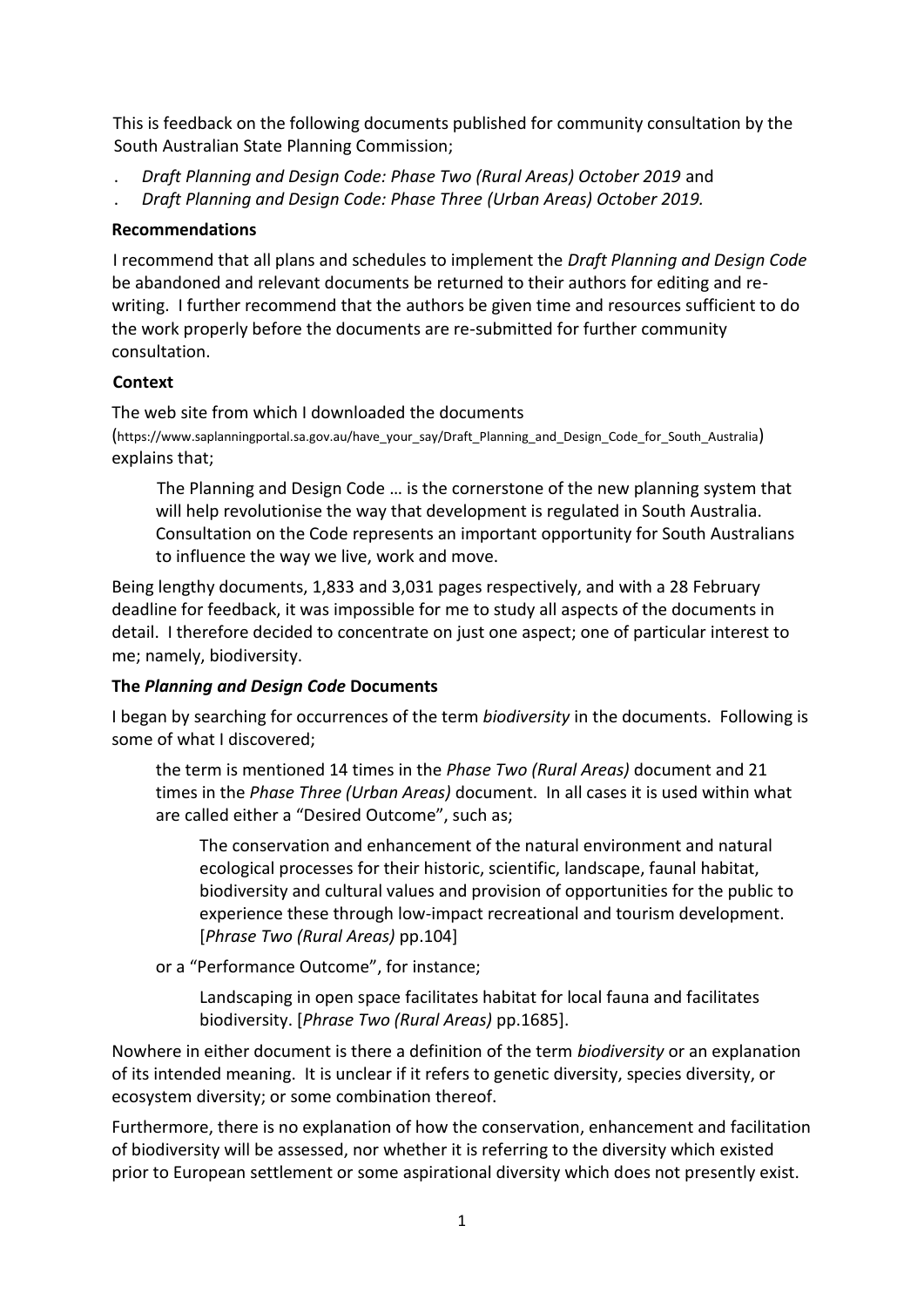Concerned by this lack of clarity, I decided to work backwards and study documents published on the SA Planning Portal with which the *Draft Planning and Design Code* documents are associated or from which they are seemingly derived, namely;

- . *Guide to the Draft Planning and Design Code Rural and Urban Council Areas (Phases Two and Three)* and
- . *What We Have Heard Report: Natural Resources and Environment Policy Discussion Paper*.

# **Documents associated with the** *Draft Planning and Design Code* **documents**

Beginning with the *Guide to the Draft Planning and Design Code Rural and Urban Council Areas*, I discovered that;

… policies within the Code have been developed and aligned with strategic directions set out by the State Planning Policies (SPPs) …

SPPs identify high-level land use planning and development priorities that will improve the liveability, sustainability and prosperity of South Australia. [pp.12]

Further, one of the 16 SSPs has the title *Biodiversity*, details of which are provided on pp.100 to 102. Unfortunately, explanation of the SSP is limited, contains many undefined terms and concepts, and includes some possibly fundamental contradictions. Some questions (of numerous possible) arising from the explanation are;

- what is meant by "critical life-supporting functions",
- what differentiates "areas of high biodiversity value" from other areas,
- . are "areas with recognised natural character and values" the only areas for which biodiversity is a consideration, and
- . based on the statement "maintaining and improving current urban biodiversity (where appropriate)", when can maintaining biodiversity be inappropriate?

Still seeking clarity, I then moved to the *Natural Resources and Environment Policy Discussion Paper*. On pp.8 and 9, under the heading *Theme 3: Biodiversity*, I discovered many excellent observations from "state government departments, agencies and committees, local councils, industry professionals and representative organisations, and the community" [pp.1]. Some examples are;

- . benchmarks are necessary to measure biodiversity performance, but are difficult to establish.
- . tools are required to measure the cumulative impacts of small-scale developments, but are difficult to create.
- . biodiversity is not limited to flora and fauna.
- . backyard biodiversity is important.

Why were these observations not incorporated into the *Planning and Design Code* documents? I could find no connection between the *Natural Resources and Environment Policy Discussion Paper* and the *Planning and Design Code* documents.

### **Conclusion**

Based on the study of just one aspect of the *Draft Planning and Design Code*; albeit an important one; I could find no progression from the original discussion paper to the documents published for community consultation. From a promising beginning, the process seems to have created a product totally unfit for purpose.